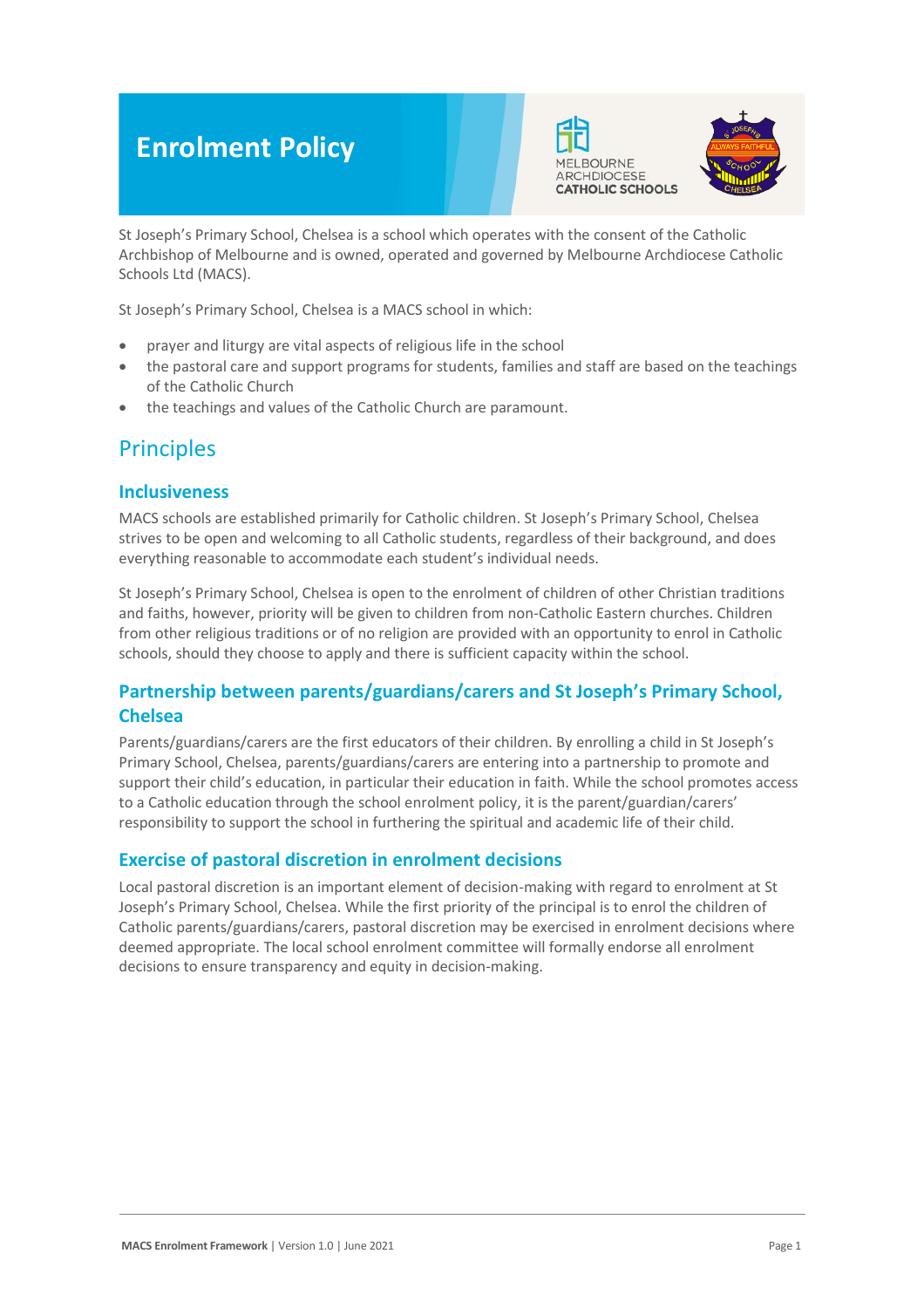### **Priority enrolment**

There is an agreed order of priority for enrolment in MACS schools, which must be followed in the enrolment policy and procedures. As systemic Catholic schools, the first priority of Catholic schools is the provision of a Catholic education for Catholic children.

The order of priority for MACS primary schools is:

- 1. Catholic children who are residents of the parish
- 2. siblings of children already enrolled in the school
- 3. Catholic children who are not residents of the parish but are recognised as parishioners by the parish priest
- 4. Catholic children from other parishes (for pastoral reasons)
- 5. children from non-Catholic Eastern churches (i.e. Greek Orthodox, Coptic Orthodox, Ukrainian Orthodox, Russian Orthodox, Serbian Orthodox and other Orthodox) who are residents of the parish
- 6. children from non-Catholic Eastern churches (i.e. Greek Orthodox, Coptic Orthodox, Ukrainian Orthodox, Russian Orthodox, Serbian Orthodox and other Orthodox) who reside outside the parish
- 7. other Christian children who are residents of the parish
- 8. other Christian children who reside outside the parish
- 9. non-Christian children who are residents of the parish
- 10. non-Christian children who reside outside the parish.

### **Definitions**

#### **Catholic child**

For the purpose of enrolment in a Catholic school, a child is considered to be Catholic if they are a member of the Catholic Church, usually established by a Certificate of Baptism.

#### **Enrolment catchment area**

The enrolment catchment area is a defined area from which a school enrols students as officially designated to a school by MACS. The parish for St Joseph's Primary School, Chelsea is St Joseph's Parish, Chelsea. In parishes with more than one primary school, the catchment for each school is determined by the parish in consultation with MACS.

Enrolment is subject to the maximum capacity of the school.

#### **Orthodox child**

For the purpose of enrolment in a Catholic school, a child is considered to be Orthodox if they are a member of a non-Catholic Eastern church, including Greek Orthodox, Coptic Orthodox, Ukrainian Orthodox, Russian Orthodox, Serbian Orthodox and other Orthodox.

#### **Parish**

'Parish' refers to the local parish as defined by its geographical boundaries and student location is based on home address.

## Parental Responsibilities

At the time of enrolment at St Joseph's Primary School, Chelsea, parents/guardians/carers make a commitment to provide ongoing support for their child's Catholic education. In particular, parents/guardians/carers are asked to make an explicit commitment to the following responsibilities:

• complete the school's enrolment form and ensure it is returned by the due date. This does not guarantee enrolment in the school